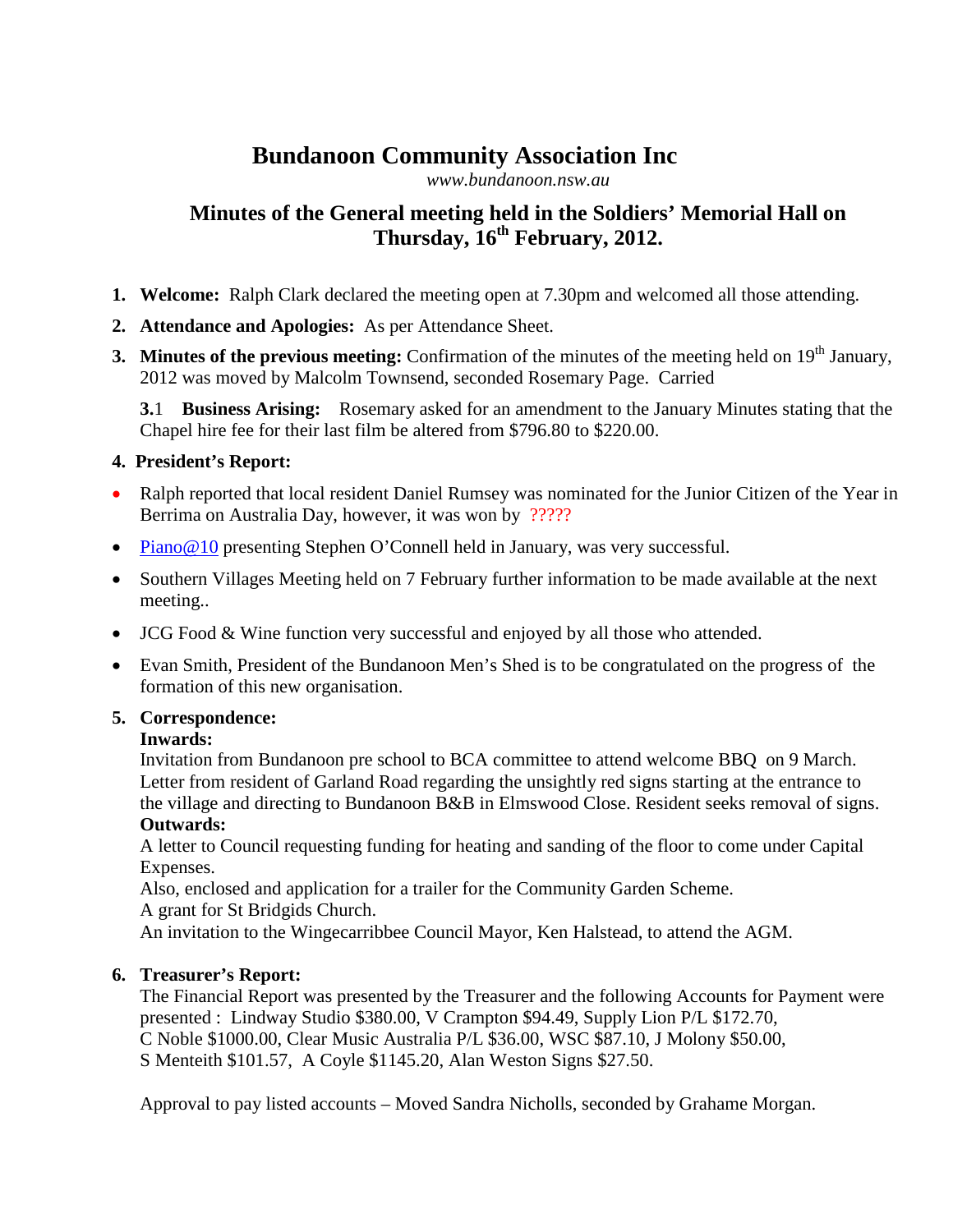## **7. Sub-Committee Reports:**

### **Arts Bundanoon** *Greg Slater*

February Piano at 10 started the Arts Bundanoon activities off in good style. Ninety two attendees heard former local musician Stephen O'Connell in a very stylish jazz recital. Door takings were \$460. This was the last Piano at 10 where the entrance fee was \$5.00 Future events will attract a door fee of \$8 (Adults) \$2 (Students) and Children free. This coming Saturday at the first of four concerts this year, we will present another former local, Colin Noble - now an established pianist with an enviable reputation. **Catering: Bronwyn Shead Catering: Bronwyn Shead Bronwyn Shead Bronwyn Shead** 

Bronwyn has requested \$275.00 to be made available for a stainless steel bench to be installed in the lower kitchen. The bar fridge will be installed under the new bench and will replace the old fridge. Also, Bronwyn has requested \$1000 for kitchen utensils and new urn.

### **Community Garden** *Tony Coyle*

The garden is operating Tuesdays and Thursdays 10 till 3. There is a fund raising film screening at the Empire Cinema Bowral, 'The Power of Community ['on Tuesday 28th February](x-apple-data-detectors://0/) .<br>Cinema Rex<br>Rosen **Cinema Rex** *Rosemary Page*

The next showing is Geoffrey Rush in "Shine" on Saturday 25 February. 7 pm drinks for 7:30 start.

**JCG:** The current issue "Wheels" will be sent to the printer in the next few days. Pam Davies.

**JCG Travel** There are a few bookings left for Tasmania. A bus Trip is being organised for a trip to Sydney to shop at all the Discount Fashion Outlets on  $6<sup>th</sup>$  July.

**JCG Food & Wine:** Very successful with 65 attendees.

A highlight of the month was the erection of the stage curtain overhead valance ( Now a matching set). The previous valance was then erected to the rear of the stage replacing a black cloth shielding the recessed stage lights. Also the ladies toilet now has an additional vanity bench and mirror along with a wash basin bench surround being replaced - quite an improvement.

Ongoing general maintenance continued along with a team Working Bee to tackle the more onerous and heavy tasks. After a quiet Christmas through January period Hall bookings are now back to normal. An additional market was held during January but did not prove popular with either the stall holders or the public. Thank you to Ray Wheatley for the renovations in the Ladies Toilets. The heating in the Hall will hopefully be more efficient this Winter.

The "makeover" of Picnic Park and CBD was achieved by 26 Green Teamers in 1.25hrs at our working bee Tues  $14<sup>th</sup>$  Feb. A great start to 2012.

### **Garden Ramble** *Dale Chalmers*

The garden Ramble held their first meeting for 2012 with an attendance of 6 with one absentee, so we are a committee of 7. We have already started gathering gardens for this years Ramble with Kerrie Conant as Co-Convenor, I am staying on for the year so I can guide Kerrie through the process and preparation of the Annual Garden Ramble. Our next meeting is on Monday 12th March 2012 at 4 pm. If you have a garden or know of a garden that would be good for the ramble please contact either Kerrie Conant on 48837877, Dale Chalmers 20 48836077 or Laurel Hones on 48836090.

### **Membership:** Annette Wade

Annette asked if membership application forms could be included in the Welcome Packs, which they are.

**Planning** *John Desmond* Draft guidelines governing the development of wind farms have been issued by the NSW Government. These impose some noise restrictions and extra hurdles to development within 2 km of existing dwellings. The draft guidelines can be accessed at: [www.planning.nsw.gov.au/onexhibition](http://www.planning.nsw.gov.au/onexhibition) until March 14.

Christine reported that Council has sprayed the blackberries.

**Reserves: Christian Christian Christian Christian Christian Christian Christian Christian Christian Christian Christian Christian Christian Christian Christian Christian Christian Christian Christian Christian Christian** 

# **Hall** *Peter Goulding*

# **Green Team** *Valerie Crampton*